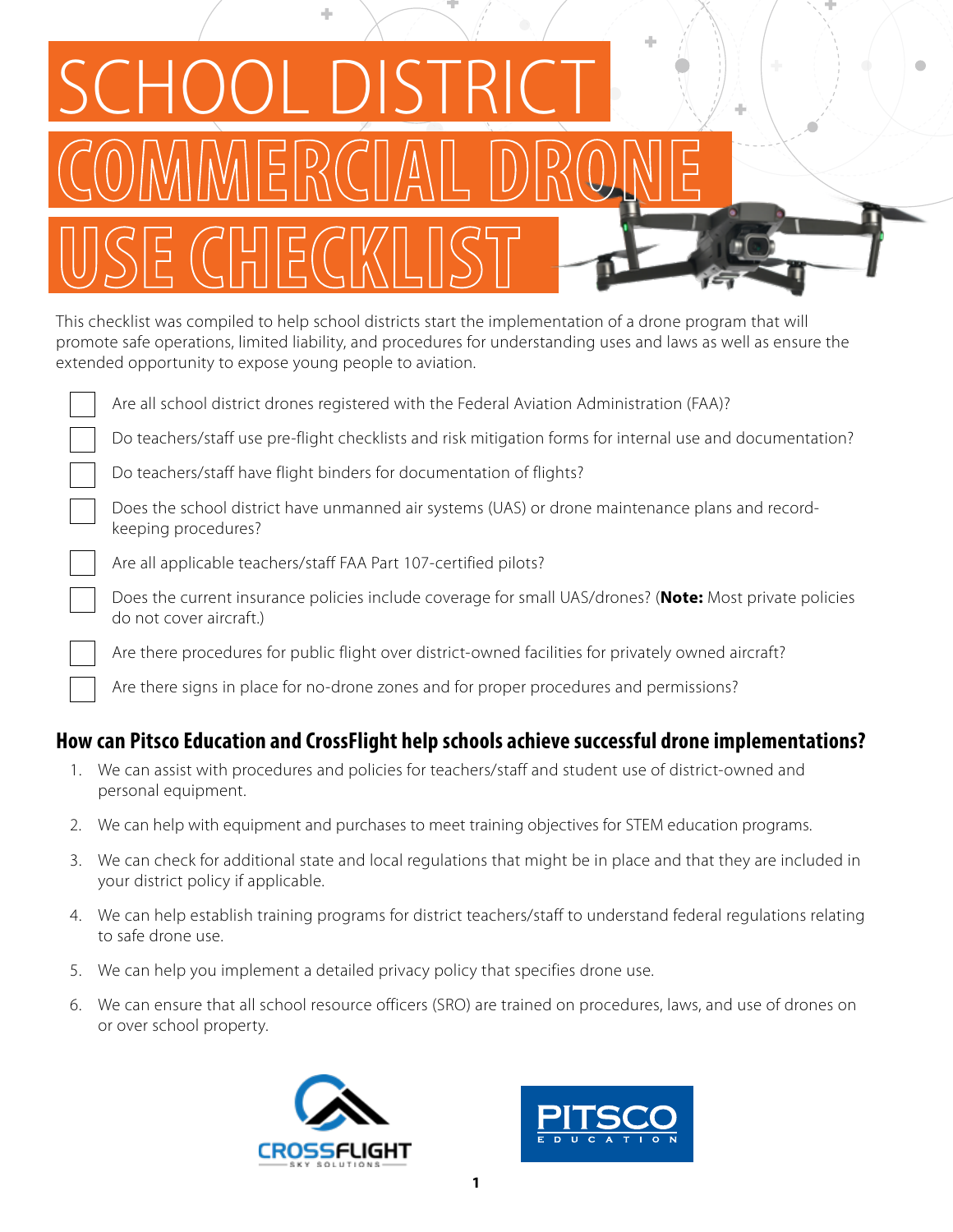

#### **Guidance and Research Prepared by: CrossFlight Sky Solutions**

We want school districts to be aware of and provide some recommendations to mitigate the inherent risks of flying drones.

#### **First, what exactly is a drone?**

A drone is called either a small unmanned aircraft system (UAS) or an unmanned aerial vehicle (UAV) under federal and state laws. Drones are small aircraft flown by operators on the ground that are less than 55 pounds. This includes the larger commercial drones and smaller, more personal drones.

# **Can drones be flown at school?**

Generally, yes. The Federal Aviation Administration (FAA) issued a 2016 memorandum on educational use of UAS that sets forth the conditions under which drones may be flown at schools. The FAA issued this memorandum in recognition that UAS are increasingly being used in education, including science, technology, engineering, and math (STEM) education. Please note that the FAA is updating the information in this memorandum to reflect the most current FAA policy.

#### **Who may use a drone at school?**

The type of use and the user will determine the federal laws, including FAA regulations, that apply. Unless an exception applies, a drone operator must obtain FAA authorization before flight and comply with all applicable federal and state laws. A person may operate a drone for hobby or recreational purposes at an educational institution without receiving FAA authorization IF specific requirements are met. The FAA Modernization and Reform Act of 2012 (FMRA) Section 336 hobby or recreation use rule requires that all the following requirements are met. The FAA Reauthorization Act of 2018 rescinded Section 336, but until the FAA publishes new rules, the following items still apply:

- 1. The drone is flown for hobby or recreation purposes only.
- 2. The drone is operated in accordance with a community-based set of safety guidelines and within the programming of a nationwide community-based organization (see, e.g., *Academy of Model Aeronautics Safety Handbook* at **www.modelaircraft.org/files/100.pdf**).
- 3. The drone weighs no more than 55 pounds (unless otherwise certified).
- 4. The drone is operated in a manner that doesn't interfere with and gives way to any manned aircraft.





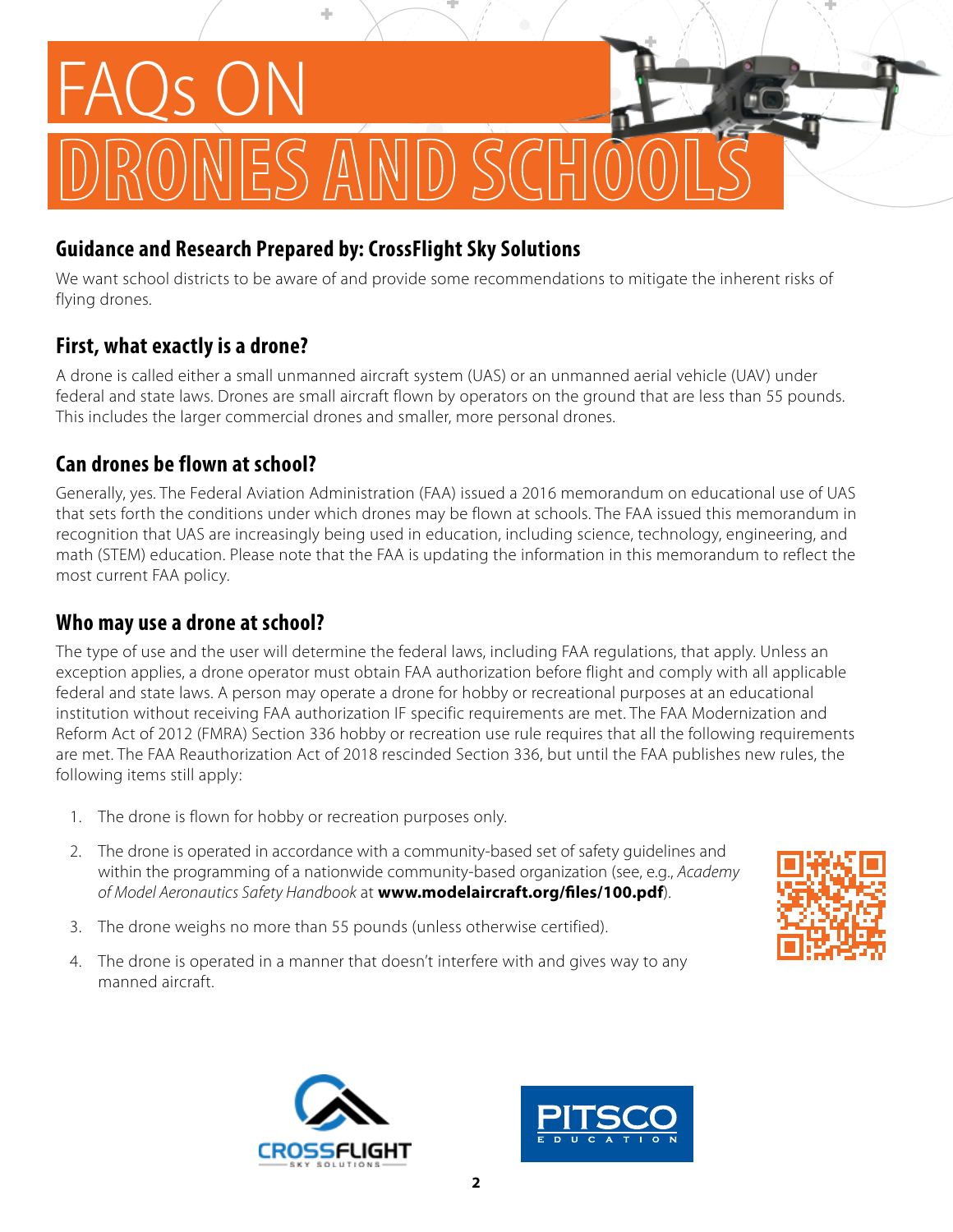# OS CONTIN

- 5. When flown within five miles of an airport, the drone operator provides the airport operator and the airport traffic control tower with prior notice of the operations.
- 6. The hobby or recreational purposes element prohibits the operator from receiving compensation directly or incidentally related to operation of a drone.

The FAA determined that a student's coursework of learning how to operate a UAS constitutes a hobby or recreational activity. UAS use as a part of STEM and aviation-related education or other coursework, such as television and film production or the arts, is consistent with the hobby or recreational use rule. A stand-alone course on UAS flight would likely be considered a commercial venture requiring FAA authorization.

Generally, school faculty do not fall under the Section 336 hobby or recreational use rule. Teachers are compensated for instruction, which excludes them from this rule. Teachers may assist a student who is operating a drone, provided that the student maintains operational control and the teacher's operation of the controls is incidental and secondary to the student's operation.



If a teacher provides more than "limited assistance" to a student operating a drone – or if a teacher or other school employee operates a drone – the teacher/employee must meet the federal, state, and local legal requirements and hold the appropriate certification. The process requires a minimum of six hours of hands-on instruction and passing a written exam focused upon FAA regulations and safety. Visit **www.faa.gov/uas/getting\_started/part\_107/remote\_pilot\_cert**  for more information.

A model aircraft hobbyist or enthusiast may fly UAS at a school to promote safe UAS use and to encourage student interest in aviation provided that the hobbyist receives no compensation (including an honorarium or reimbursement of costs) and if the hobbyist follows the Section 336 requirements stated previously.

If the use does not satisfy Section 336, the school or its teachers and students must meet the statutory prerequisites and obtain requisite FAA approvals. Please note that important FAA safety rules for UAS operation must be reviewed and followed. For example, small UAS must be in the operator's visual line of sight (VLOS), may not be flown above 400 feet, and must remain below surrounding objects. The UAS safety information can be found on the FAA website at **www.faa.gov/uas/getting\_started/registration**.



#### **Must a school register its drones?**

Drones weighing more than .55 pounds and less than 55 pounds MUST be registered with the FAA. UAS registration information can be found on the FAA website at **www.faa.gov/uas/ getting\_started/registration**.